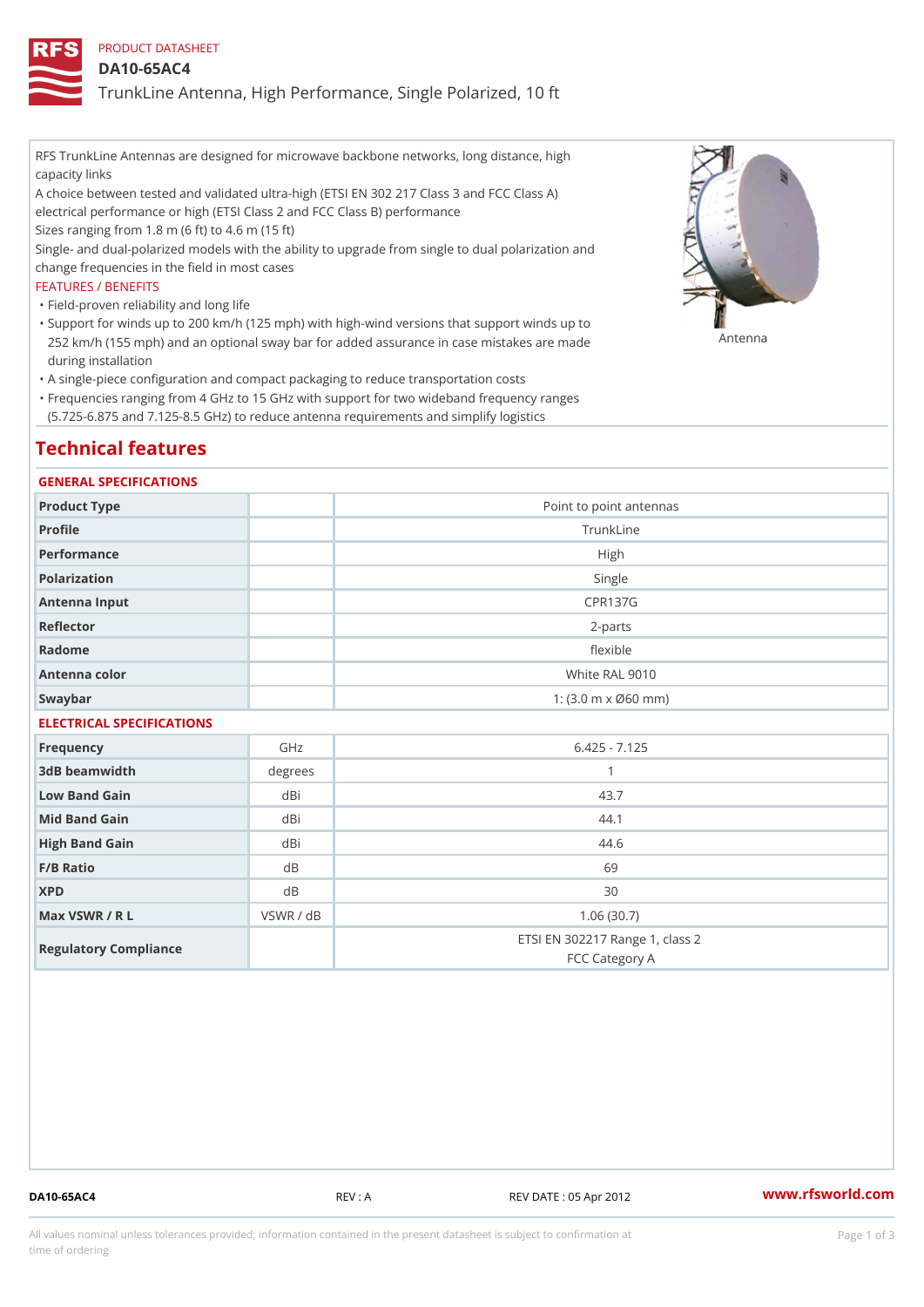## PRODUCT DATASHEET

DA10-65AC4

TrunkLine Antenna, High Performance, Single Polarized, 10 ft

| MECHANICAL SPECIFICATIONS                                          |                        |              |                                                                          |  |  |
|--------------------------------------------------------------------|------------------------|--------------|--------------------------------------------------------------------------|--|--|
| Diameter                                                           |                        | ft $(m)$     | 10(3)                                                                    |  |  |
| Elevation Adjustment                                               |                        | degrees      | ± 5                                                                      |  |  |
| Azimuth Adjustment                                                 |                        | degrees      | ± 5                                                                      |  |  |
| Polarization Adjustment                                            |                        | degrees      | ± 5                                                                      |  |  |
| Mounting Pipe Diameter<br>minimum                                  |                        | $mm$ (in)    | 114(4.5)                                                                 |  |  |
| Mounting Pipe Diameter<br>maximum                                  |                        | $mm$ (in)    | 114(4.5)                                                                 |  |  |
| Approximate Weight                                                 |                        | kg (lb)      | 290 (638)                                                                |  |  |
| Survival Windspeed                                                 |                        | $km/h$ (mph) | 200 (125)                                                                |  |  |
| Operational Windspeed                                              |                        | $km/h$ (mph) | 190 (118)                                                                |  |  |
| <b>STRUCTURE</b>                                                   |                        |              |                                                                          |  |  |
| Radome Material                                                    |                        |              | PVC coated fabric                                                        |  |  |
| FURTHER ACCESSORIES                                                |                        |              |                                                                          |  |  |
| optional Swaybar                                                   |                        |              | 1: SMA-SK-60-3000A (3.0 m x Ø60 mm)                                      |  |  |
| Further Accessories                                                |                        |              | SMA-WK-10: Wind Kit<br>SMA-SKO-UNIVERSAL-L : Universal sway bar fixation |  |  |
| MOUNTOUTLINE                                                       |                        |              |                                                                          |  |  |
| Dimension A                                                        | m <sub>m</sub><br>(in) |              | 3220(126.8)                                                              |  |  |
| $Dimension_B$                                                      | m m<br>(in)            |              | 1640(64.6)                                                               |  |  |
| $Dimension_C$                                                      | m m<br>(in)            |              | 550 (21.7)                                                               |  |  |
| $Dim_D - D -$<br>$114$ m m (4.5 _ ir ) $\sqrt{$ im $\cdot$ $\cdot$ | m <sub>m</sub>         |              | 190(7.5)                                                                 |  |  |
| <b>B</b> the control of the control                                | m m                    |              | 0.70(110)                                                                |  |  |

Dimension\_E

Dimension\_F

(in)

m<sub>m</sub> (in)

370 (14.6)

1440 (56.9)

DA10-65AC4 REV : A REV DATE : 05 Apr 2012 [www.](https://www.rfsworld.com)rfsworld.com